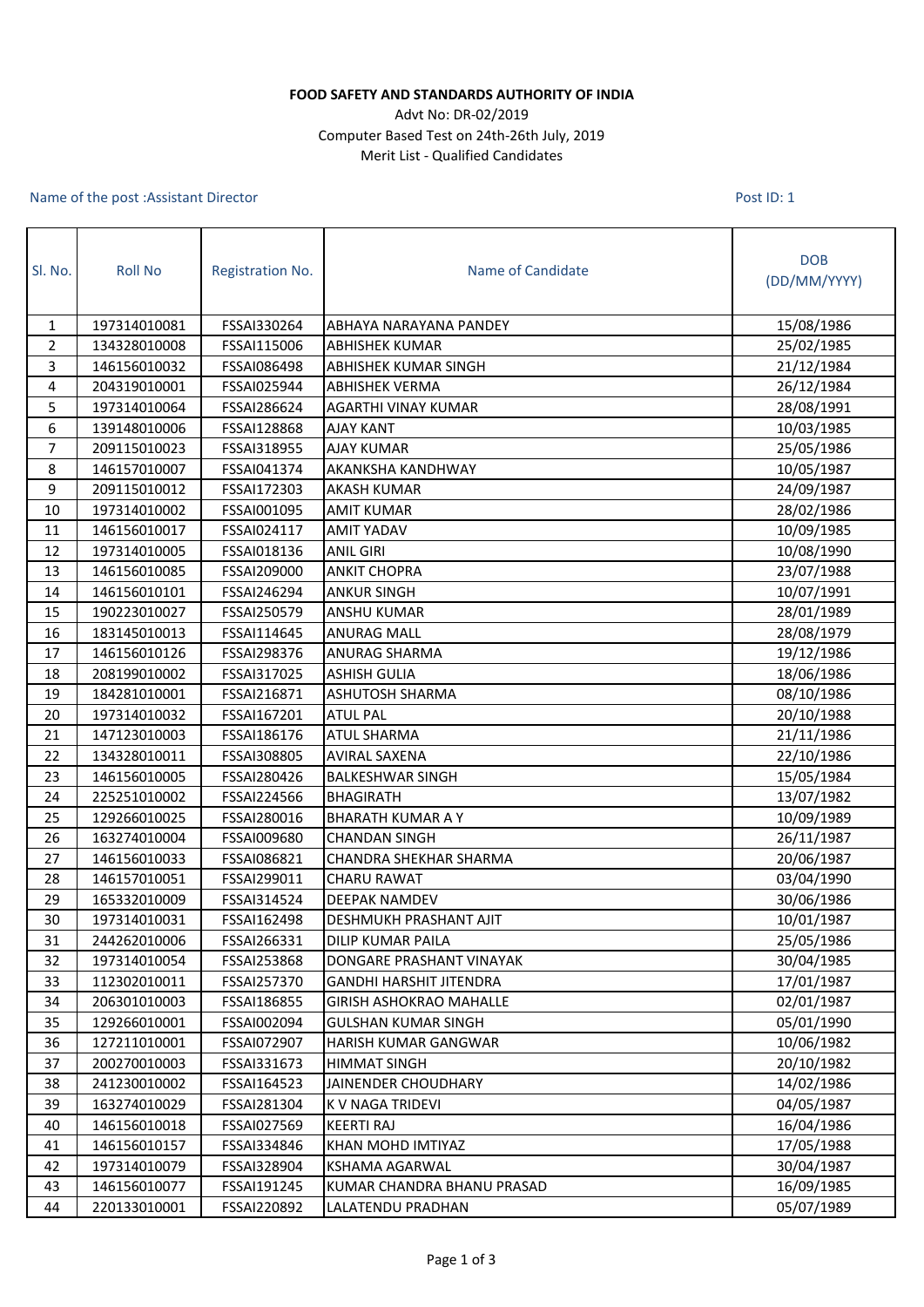| SI. No. | <b>Roll No</b> | Registration No. | Name of Candidate          | <b>DOB</b><br>(DD/MM/YYYY) |
|---------|----------------|------------------|----------------------------|----------------------------|
| 45      | 129266010005   | FSSAI030004      | M ESWAR REDDY              | 12/07/1989                 |
| 46      | 172249010005   | FSSAI245655      | <b>MADHAV SINGH</b>        | 23/03/1988                 |
| 47      | 233297010006   | FSSAI333714      | MADUPU RAJENDRA PRASAD     | 10/05/1986                 |
| 48      | 164330010006   | FSSAI167027      | <b>MANAS MISHRA</b>        | 25/05/1988                 |
| 49      | 197314010006   | FSSAI020500      | MANASI VISHNU CHAVAN       | 28/09/1988                 |
| 50      | 190223010019   | FSSAI202291      | MANISH KUMAR SINGH         | 05/09/1987                 |
| 51      | 206301010001   | FSSAI011982      | MANOJ JAIN                 | 13/10/1981                 |
| 52      | 140290010016   | FSSAI166927      | MAREESWARAN K              | 06/02/1991                 |
| 53      | 146157010008   | FSSAI042526      | MEENAKSHI GUPTA            | 19/11/1991                 |
| 54      | 154136010019   | FSSAI192740      | <b>MRINAL KONWAR</b>       | 14/01/1985                 |
| 55      | 150278010006   | FSSAI118850      | <b>NILINA ELAIS</b>        | 03/09/1986                 |
| 56      | 187284010003   | FSSAI308855      | NISHA K I                  | 24/05/1984                 |
| 57      | 146156010049   | FSSAI124401      | NISHANT GOYAL              | 25/10/1988                 |
| 58      | 140290010003   | FSSAI010619      | <b>PRABUR</b>              | 04/04/1984                 |
| 59      | 163274010026   | FSSAI271161      | PRADEEP KUMAR BETHAPUDI    | 03/02/1985                 |
| 60      | 213306010004   | FSSAI177919      | PRASHANT KUMAR             | 16/06/1989                 |
| 61      | 150278010008   | FSSAI199896      | PRATHEESH MARTIN           | 22/05/1986                 |
| 62      | 163274010011   | FSSAI123887      | PRIYA                      | 03/11/1985                 |
| 63      | 209115010019   | FSSAI269508      | RAJEEV KUMAR               | 29/01/1988                 |
| 64      | 166246010012   | FSSAI214305      | RAJESH DOGIWAL             | 28/12/1985                 |
| 65      | 197314010001   | FSSAI000747      | RAJNEESH RALIYA            | 17/07/1988                 |
| 66      | 164330010003   | FSSAI128953      | RAKESH KUMAR VERMA         | 15/01/1986                 |
| 67      | 129266010031   | FSSAI293429      | RAKESH TALURU              | 14/06/1989                 |
| 68      | 146163010013   | FSSAI124804      | RAMANAND SHARMA            | 30/06/1985                 |
| 69      | 172249010006   | FSSAI264574      | RAMESH KUMAR BISHNOI       | 12/08/1988                 |
| 70      | 244262010001   | FSSAI015730      | <b>RAMIT SARKAR</b>        | 04/03/1988                 |
| 71      | 135129010005   | FSSAI286581      | RASHMI RATHI SHARMA        | 12/10/1984                 |
| 72      | 154136010027   | FSSAI274832      | <b>ROHIT KUMAR JAIN</b>    | 29/12/1986                 |
| 73      | 146156010058   | FSSAI150009      | RUCHI SHARMA               | 13/01/1986                 |
| 74      | 140290010034   | FSSAI310612      | S MICHEAL RAJ              | 06/06/1985                 |
| 75      | 146156010083   | FSSAI201622      | SANDEEP MATHUR             | 17/09/1986                 |
| 76      | 201317010003   | FSSAI080808      | SANJAY KUMAR SINGH         | 10/07/1981                 |
| 77      | 155329010001   | FSSAI064837      | SANJEEV SINGH TOMAR        | 12/06/1988                 |
| 78      | 129266010010   | FSSAI107293      | SANJIT KM JHA              | 28/03/1987                 |
| 79      | 163274010003   | FSSAI004457      | SANKARARAO GANTA           | 11/05/1986                 |
| 80      | 146163010014   | FSSAI127152      | SASI KANTA BHUYAN          | 02/07/1987                 |
| 81      | 146156010158   | FSSAI335925      | SATHEESH KUMAR P           | 20/06/1990                 |
| 82      | 146163010010   | FSSAI112584      | <b>SHARIQ SUHAIL</b>       | 26/01/1987                 |
| 83      | 190223010003   | FSSAI054083      | <b>SHASHANK SINGH GAUR</b> | 03/03/1980                 |
| 84      | 146157010047   | FSSAI289580      | <b>SMITA SINGH</b>         | 09/07/1990                 |
| 85      | 119184010001   | FSSAI101288      | SOLANKI DISHA KIRTIKUMAR   | 22/03/1985                 |
| 86      | 166246010005   | FSSAI118740      | SUDHANSHU KUMAR            | 01/06/1984                 |
| 87      | 146156010111   | FSSAI266308      | <b>SUMIT GUPTA</b>         | 22/01/1985                 |
| 88      | 146163010016   | FSSAI133732      | <b>SUNIL JHA</b>           | 05/11/1987                 |
| 89      | 211327010003   | FSSAI133367      | SUNIL KUMAR PATEL          | 11/04/1986                 |
| 90      | 146157010031   | FSSAI244791      | <b>SUPRIYA KUMAR</b>       | 03/11/1984                 |
| 91      | 201317010004   | FSSAI087456      | SURESH YADAV               | 11/11/1987                 |
| 92      | 146156010119   | FSSAI286268      | <b>SUSHIL KUMAR</b>        | 22/11/1982                 |
| 93      | 134328010003   | FSSAI042777      | UDAYAN SHARMA              | 12/02/1992                 |
| 94      | 146156010128   | FSSAI301931      | VASU SHARMA                | 25/04/1989                 |
| 95      | 155329010002   | FSSAI294325      | VEERENDRA SHARMA           | 08/10/1985                 |